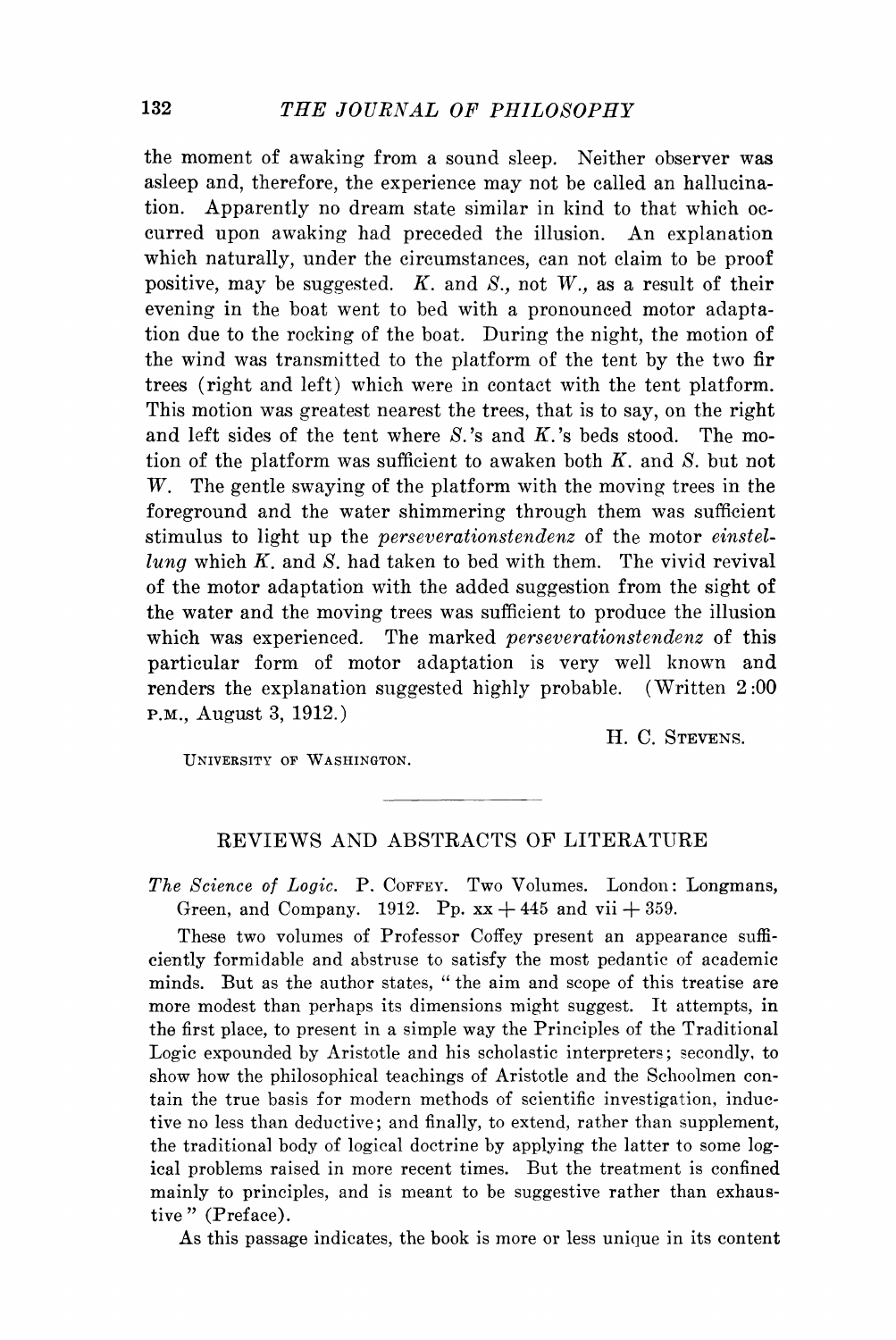and aim. One of its purposes is to serve as a text-book, and it is for this reason, presumably, that formal logic is presented in patient and unsparing detail. The exposition, however, is interrupted from time to time with material of the most recondite character, in order to indicate and criticize the deviations of various philosophies, especially sensationalism and objective idealism, from the scholastic trail. "Logic has philosophy for its background. The study of logic raises many large questions, leading into various branches of philosophy" (Preface). Some of these leadings are followed to **a** considerable distance, notably in the discussion of the presuppositions of induction. Hence the book combines to some extent the features of a text-book in logic, an exposition of a philosophical standpoint, and a defense of Scholasticism.

The first division of the work, entitled "Introduction," consists of three chapters, discussing respectively the nature of man and the standpoint of " moderate realism," the scope of logic and the relation of logic to kindred sciences. The position adopted is dualistic, and the moderate realism advocated by the author is defined by differentiation from the realism which asserts that universals exist *as* universals outside the mind, and nominalism, which denies universals even as concepts (pp. **8-11).** Difficulties arising from this mode of approach are passed on to metaphysics. Nevertheless the author discusses from time to time the relation of his standpoint to that of other writers, with reference to matters which depend directly on metaphysical considerations, such as the relation of concepts to reality, the distinction between analytic and synthetic judgments, and the doctrine of a First Cause. The comparison thus becomes **a** comparison of results or conclusions, without due consideration of the questions in which these divergent conclusions have their origin, a procedure which gives the author an advantage in that his standpoint appeals more directly to common sense, as also a certain facility in dealing with problems which must look for their final justification to some other source than logic. While it is held, for example, that scientific procedure leads us to the notion of a First Cause, the meaning of this metaphysical notion is not discussed. Similarly the view taken of induction rests on the distinction between *necessary* and *contingent* judgments, but the nature of this (equally metaphysical) distinction is left very much in the dark. Necessary judgments, *i. e.,* judgments " formulating relations which *can not he conceived otherwise than they are''* (p. **178)** are not derived from the constitution of the mind exclusively, "but from the nature or constitution of the mind, *together with the nature or constitution of Being itself* " (p. 179). Contingent judgments, on the other hand, are such as can not be derived from an examination of the terms themselves, from an analysis of the *comprehension* of the notions compared, and without appealing to any independent source of information" (p. **171).** 

Beyond statements of this kind the nature of necessity is left wholly undefined. And if we ask how the same being or reality can be the basis for contingent and for necessary judgments, the answer must be that " this ultimate question also belongs to metaphysics. The answer given by Scholastics will explain why they call the latter class of judgments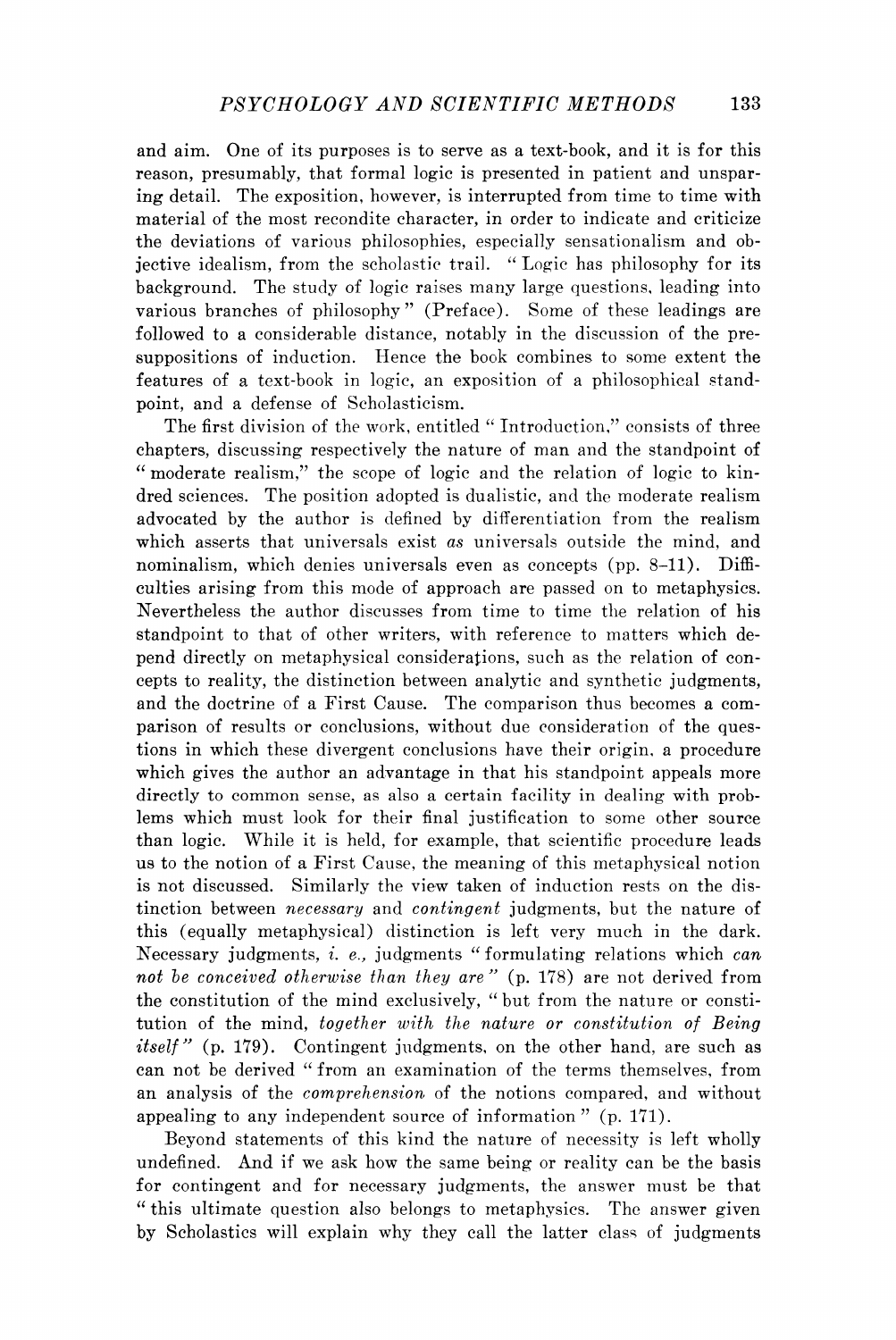*metaphysical* and the former class *physical.* Physics studies being **as** re-**Tealed** to the senses, *i. e.,* as subject to *change,* and as existing in the concrete conditions of time and space: physical judgments, therefore, are *in materia contingenti.* But the human mind has the power of abstracting from those changing conditions of concrete existence in time and space, and of considering the essences and attributes of things in a purely ideal or possible condition—non-temporal, non-spatial, non-changeable, and absolutely static. It does so in metaphysics; and, manifestly, Being when considered in that static condition, can and does give rise to those *necessary* judgments, which Scholastics accordingly call *metaphysical"* (p. 180).

Apart from excursions of this sort, and in spite of a protest in the preface against the " arid formalisms that pass for logic," the author devotes **the** first of the two volumes to the discussion of formal logic. He not only gives to the subject an exceptional fulness of presentation, discussing all sorts of *minutiae* that have accumulated in this congenial environment, but he permits his views on logic to take their coloring largely from this particular field. His definitions of concept, judgment, and inference are taken from formal logic and apparently are to be taken at face value. Concept, judgment, and inference are held apart as distinct mental processes, and the substantial results of modern logic in this field **are** passed over with little appreciative recognition.

The second volume contains two parts, one dealing with method, the **other** with " The Attainment of Science and Certitude." Induction aims, like deduction, at necessary truth; but its process is the reverse of deduction. It proves some one **of** the conceivable antecedents **to** be the real antecedent, and it does this by the indirect method **of** disproving the other alternatives (II., 55). Induction founds itself **on** the axiom **of** sufficient reason. " No doubt the logic **of** induction can not be understood without a *statement* **of** the principles which underlie the process. But a treatise **on** logic **is** hardly the proper place for their full exposition and *vindication;* nor **is** it our intention to **go** into them here at great length " (II., 56). It **is** presumably **on** this ground that the purposes of logic concerning causation are held to be satisfied when the statement is made that a cause is " anything which contributes **in** any positive way to the existence or happening of something else" (TI., 62).

Since logic presupposes a metaphysics to which **it** may appeal for the justification **of** its fundamental principles, truth **is** sufficiently defined **if**  we say that it is the conformity of the mind judging about reality with the reality to which the judgment refers. When the mind adheres firmly to a judgment which it knows to be true, it is said to have certitude. The objective evidence necessary to guarantee certitude **is** " simply the objective relation between two aspects of the same reality, between subject and predicate, shining **in** clearly upon the mind, and grasped by the mind in forming the judgment, **in** interpreting the reality through this mental act. It **is,** therefore, simply the *manifestation of reality to the mind"* (II., 212). When the objective evidence " **is** not grasped or comprehended subjectively with sufficient clearness to guarantee a certain assent," we have